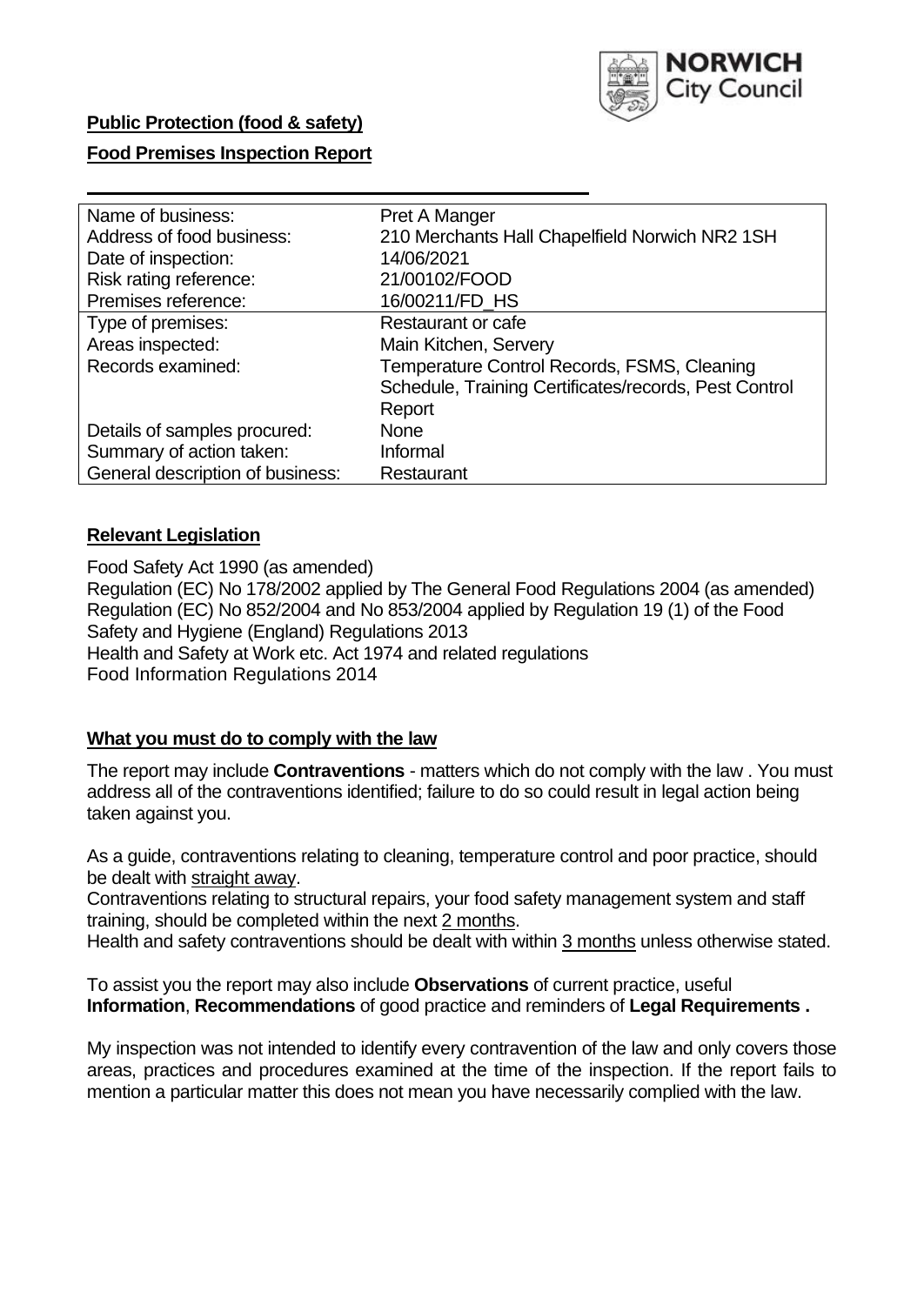# **FOOD SAFETY**

#### **How we calculate your Food Hygiene Rating:**

 The food safety section has been divided into the three areas which you are scored against for the hygiene rating: 1. food hygiene and safety procedures, 2. structural requirements and 3. confidence in management/control procedures. Each section begins with a summary of what was observed and the score you have been given. Details of how these scores combine to produce your overall food hygiene rating are shown in the table.

| <b>Compliance Area</b>                     |          |    |           | <b>You Score</b> |                |    |           |    |                |  |  |
|--------------------------------------------|----------|----|-----------|------------------|----------------|----|-----------|----|----------------|--|--|
| Food Hygiene and Safety                    |          |    | $\Omega$  | 5                | 10             | 15 | 20        | 25 |                |  |  |
| <b>Structure and Cleaning</b>              |          |    | $\Omega$  | 5                | 10             | 15 | 20        | 25 |                |  |  |
| Confidence in management & control systems |          |    | $\Omega$  | 5                | 10             | 15 | 20        | 30 |                |  |  |
|                                            |          |    |           |                  |                |    |           |    |                |  |  |
| <b>Your Total score</b>                    | $0 - 15$ | 20 | $25 - 30$ |                  | $35 - 40$      |    | $45 - 50$ |    | > 50           |  |  |
| Your Worst score                           | 5        | 10 | 10        |                  | 15             |    | 20        |    | $\blacksquare$ |  |  |
|                                            |          |    |           |                  |                |    |           |    |                |  |  |
| <b>Your Rating is</b>                      | 5        | 4  | 3         |                  | $\overline{2}$ |    |           |    | $\Omega$       |  |  |

Your Food Hygiene Rating is 5 - a very good standard



## **1. Food Hygiene and Safety**

 with legal requirements. You have safe food handling practices and procedures and all the Food hygiene standards are high. You demonstrated a very good standard of compliance necessary control measures to prevent cross-contamination are in place. Some minor contraventions require your attention. **(Score 5)** 

## Contamination risks

 **Contravention** The following exposed food to the general risk of cross-contamination with bacteria or allergens or its physical contamination with dirt, foreign objects or chemicals:

 i.e milk in the walk-in fridge. However I was pleased to see that these were • raw foods i.e liquid egg and bacon were being stored above ready-to-eat foods moved in my presence

 injurious to health or contaminated in such a way that it would be unreasonable to **Legal requirement** At all stages of production, processing and distribution, food must be protected from any contamination likely to render it unfit for human consumption, expect it to be consumed in that state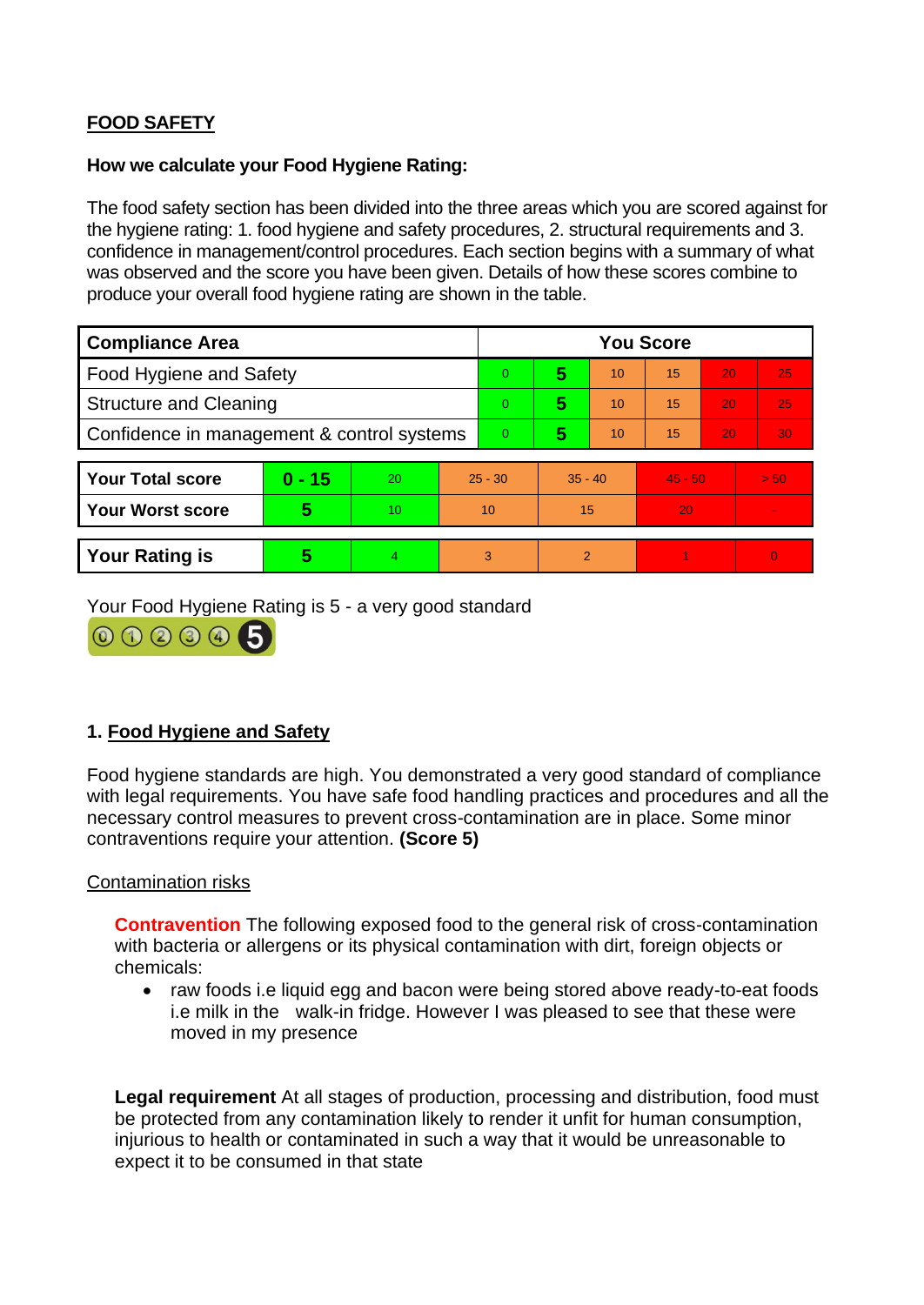**Information** The FSA has issued guidance on controlling *E.coli* 0157 through:

- the complete separation of raw and ready-to-eat food
- the correct use of wash-hand basins and thorough handwashing
- having dedicated equipment (including complex equipment) for raw and ready-to-eat foods
- thorough 2-stage cleaning and the correct use of sanitisers<br>■ and by controlling the risks posed by soil contaminated veg
- and by controlling the risks posed by soil contaminated vegetables.

Visit: [www.food.gov.uk](http://www.food.gov.uk/) for more information

## Hand-washing

**Observation** I was pleased to see handwashing was well managed.

## Temperature Control

**Observation I** was pleased to see you were able to limit bacterial growth and/or survival by applying appropriate temperature controls at points critical to food safety and that you were monitoring temperatures.

# **2. Structure and Cleaning**

 The structure facilities and standard of cleaning and maintenance are all of a good standard and only minor repairs and/or improvements are required. Pest control and waste disposal provisions are adequate. The minor contraventions require your attention. **(Score 5)** 

## Cleaning of Structure

**Contravention** The following items were dirty and require more frequent and thorough cleaning:

- flooring around equipment feet
- flooring behind and under equipment

## Cleaning of Equipment and Food Contact Surfaces

**Contravention** The following items are dirty and must be cleaned::

- stainless steel shelf where microwaves are stored in kitchen
- Ridge to top of fridge door numbered 4

## Cleaning Chemicals / Materials / Equipment and Methods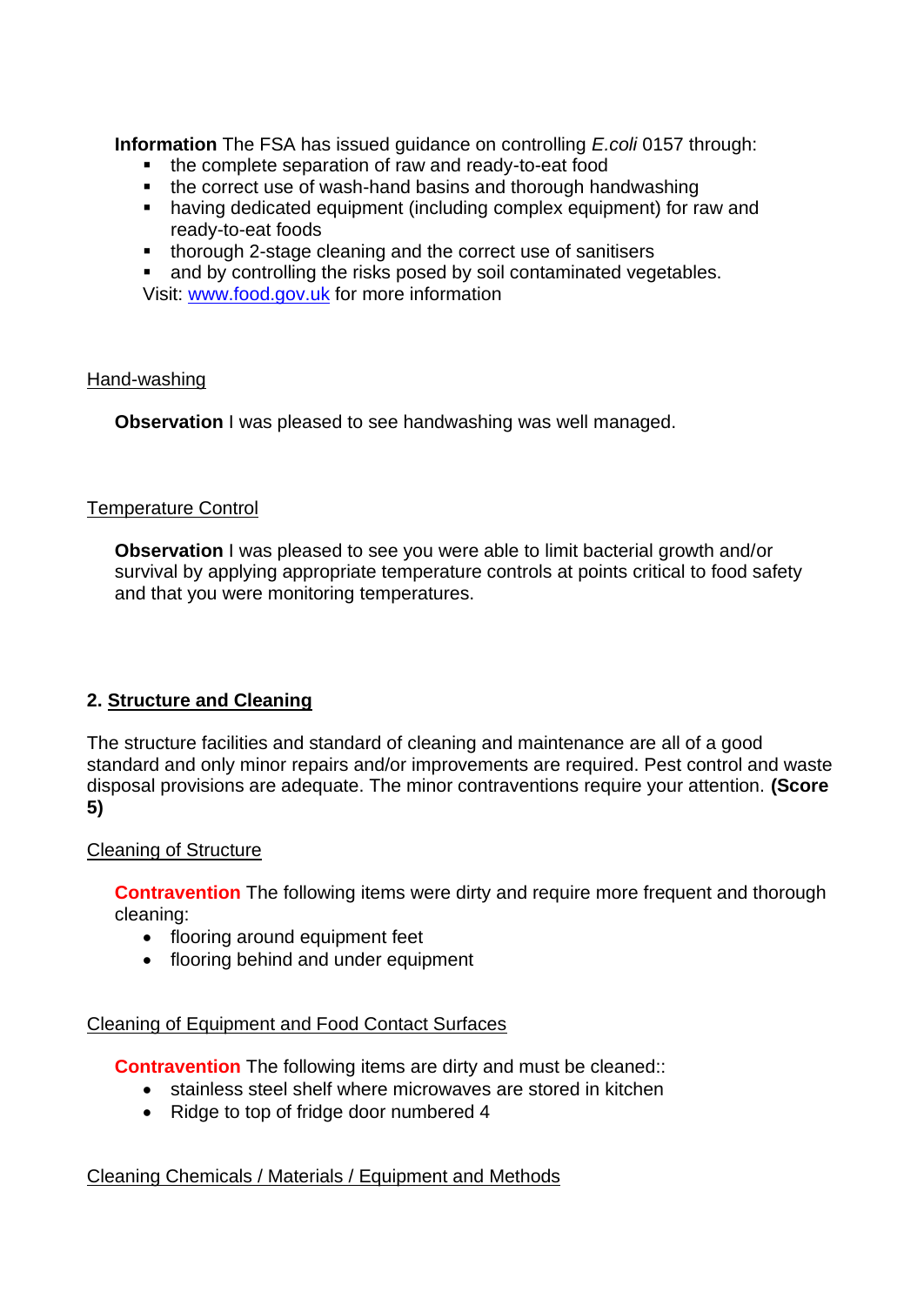**Observation** I was pleased to see that the premises was kept clean and that your cleaning materials, methods and equipment were able to minimise the spread of harmful bacteria between surfaces.

#### **Maintenance**

**Contravention** The following had not been suitably maintained and must be repaired or replaced:

- holes to wall near walk-in fridge
- hand towel dispenser

#### Pest Control

 **Observation** You have a pest control contract in place and there is no evidence of pest activity on the premises.

#### **3. Confidence in Management**

A food safety management system is in place and you demonstrate a very good standard of compliance with the law. You have a good track record. There are some minor contraventions which require your attention. **(Score 5)** 

#### Type of Food Safety Management System Required

**Observation** Your SFBB/food safety management system was in place and working well. I was confident you had effective control over hazards to food.

**Observation** You were date labelling perishable foods appropriately and could demonstrate effective control over food spoilage organisms.

**Observation** You were monitoring (and recording) the temperatures of your fridges and freezers as well as the temperature of cooked/hot-held food and could demonstrate effective systems for controlling bacterial growth and survival.

#### **Traceability**

**Observation** Your records were such that food could easily be traced back to its supplier.

Waste Food and other Refuse